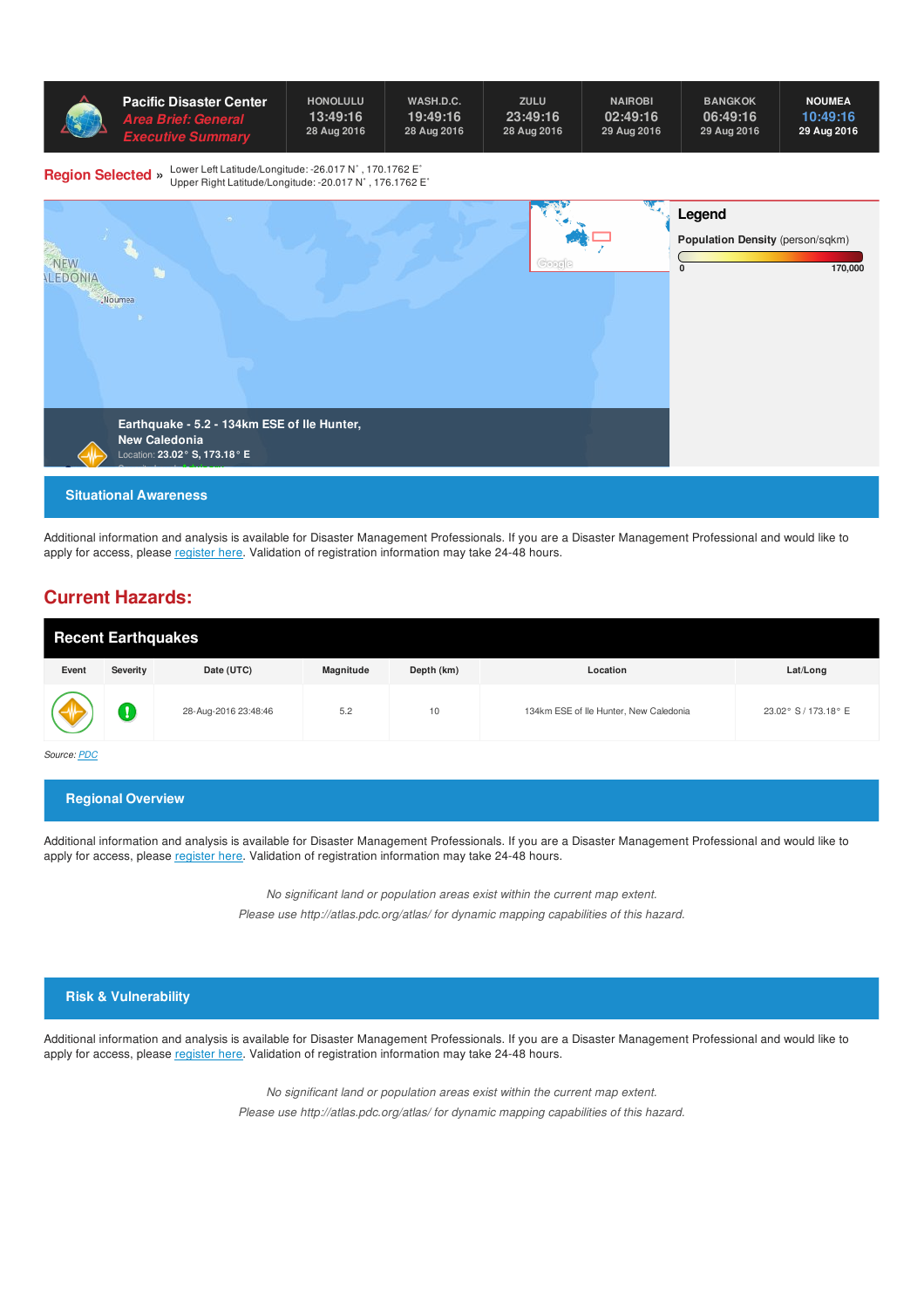Additional information and analysis is available for Disaster Management Professionals. If you are a Disaster Management Professional and would like to apply for access, please [register](http://emops.pdc.org/emops/public/registeruser.jsp) here. Validation of registration information may take 24-48 hours.

### **Historical Hazards:**



#### **Earthquakes:**

| 5 Largest Earthquakes (Resulting in significant damage or deaths) |                      |           |            |                                        |                      |  |
|-------------------------------------------------------------------|----------------------|-----------|------------|----------------------------------------|----------------------|--|
| Event                                                             | Date (UTC)           | Magnitude | Depth (Km) | Location                               | Lat/Long             |  |
|                                                                   | 12-Aug-2016 01:26:38 | 7.60      | 10         | 122km ESE of Ile Hunter, New Caledonia | 22.7° S / 173.2° E   |  |
|                                                                   | 03-Mar-1990 00:12:00 | 7.60      | 33         | <b>FIJI ISLANDS</b>                    | 22.12° S / 175.16° E |  |
|                                                                   | 05-Oct-1944 00:17:00 | 7.50      | 120        | NEW CALEDONIA: LOYALTY ISLANDS         | 22.5° S / 172° E     |  |
|                                                                   | 14-Sep-1943 00:02:00 | 7.50      | 50         | NEW CALEDONIA: LOYALTY ISLANDS         | 22° S / 171° E       |  |
|                                                                   | 16-Mar-1928 00:05:00 | 7.50      | 60         | NEW CALEDONIA: LOYALTY ISLANDS         | 22° S / 170.5° E     |  |

*Source: [Earthquakes](http://ghin.pdc.org/ghin/catalog/search/resource/details.page?uuid=%7B42D1C8CA-0E29-41B7-A7E4-F493F3701DAC%7D)*

# **Volcanic Eruptions:**

| 5 Largest Volcanic Eruptions (Last updated in 2000) |                                                                     |                      |          |                   |                      |  |
|-----------------------------------------------------|---------------------------------------------------------------------|----------------------|----------|-------------------|----------------------|--|
| Event                                               | <b>Volcanic Explosivity Index</b><br>Name<br>Date (UTC)<br>Location |                      | Lat/Long |                   |                      |  |
|                                                     | <b>EASTERN GEMINI SEA</b>                                           | 18-Feb-1996 00:00:00 | 2.00     | VANUATU           | 20.98° S / 170.29° E |  |
|                                                     | <b>MATTHEW ISLAND</b>                                               | 27-Nov-1976 00:00:00 | 2.00     | <b>SW PACIFIC</b> | 22.33° S / 171.32° E |  |
|                                                     | <b>MATTHEW ISLAND</b>                                               | 01-Oct-1954 00:00:00 | 2.00     | <b>SW PACIFIC</b> | 22.33° S / 171.32° E |  |